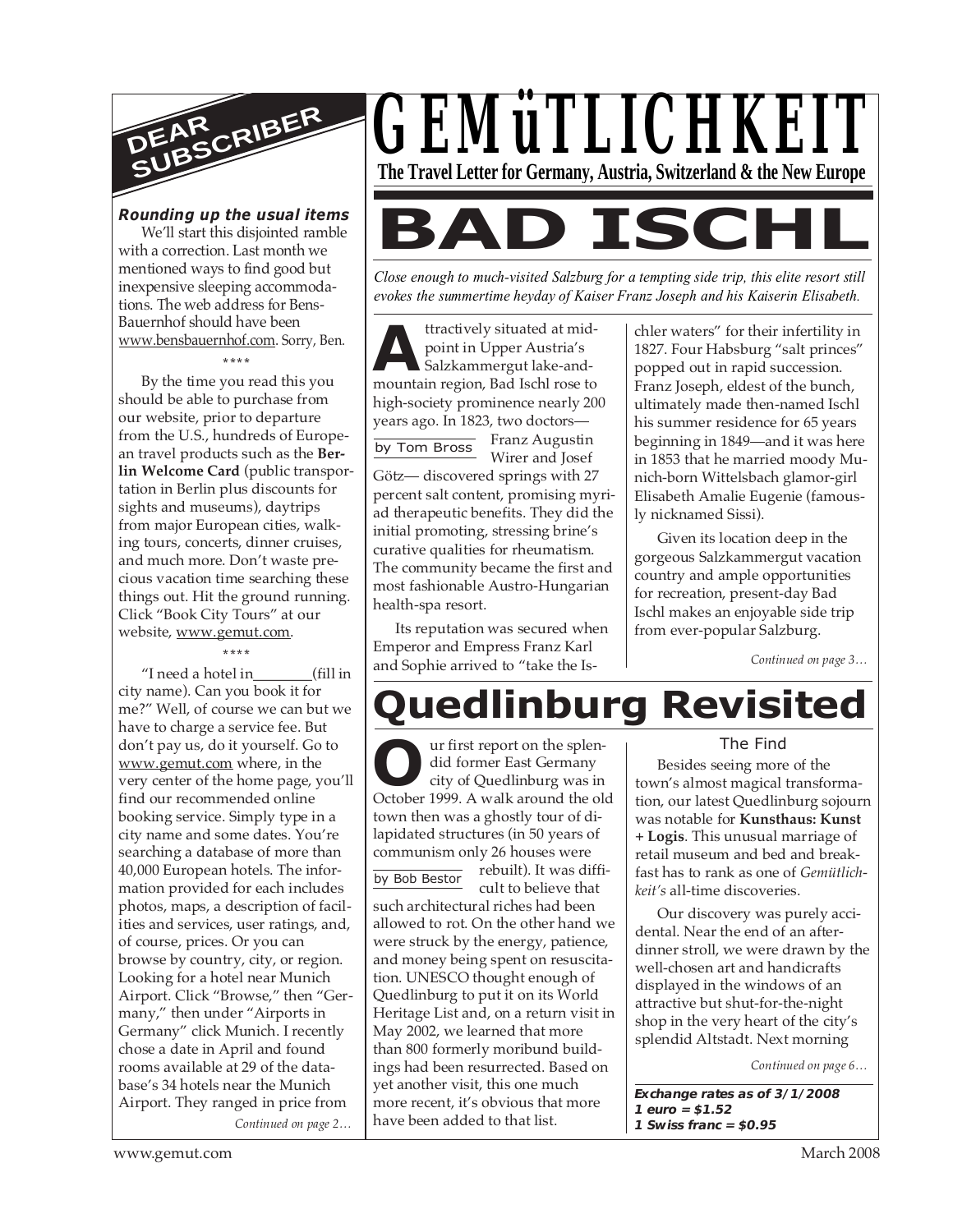#### *DEAR SUBSCRIBER Continued from page 1*

€72 to €208 for a double room. You might settle on the four-star **Best Western Hotel München Airport** in Erding for €95. It offers a free shuttle to the airport and is within walking distance of the S-Bahn station in case you want to go to downtown Munich.

\*\*\*\* Many of you have commented on the fact that your issue now comes folded inside a #10 envelope. Though not as desirable as the larger, 9x12 envelope, we save on both the cost of postage and the envelope. I can't say we'll never raise prices to existing subscribers, just that we never have. We are trying to continue that policy; hence the change.

\*\*\*\*

**Euro 2008**, the European football (soccer) championships are scheduled for June 7-23 in eight cities: Innsbruck, Klagenfurt, Salzburg, Vienna, and the Swiss towns of Basel, Bern, Geneva, and Zürich. Because hotels are likely to be scarce and expensive, you may want to avoid these cities at that time. But perhaps you are a fan and want to attend. Though all tickets have already been distributed, many, of course, are still available at inflated priced from tour operators and ticket brokers. For more info visit http:// en.euro2008.uefa.com.

\*\*\*\*

Everybody wants a GPS in their rental car these days. There's no argument they are handy devices. They come free with many rentals in Germany (much less prevalent in other countries). The problem with a rental car GPS is it works only in the country in which the car is rented. Pick up a car in Munich and as soon as you cross into Austria—or Switzerland, or France, or Holland, etc. the GPS stops working. Because we travel there frequently, I purchased a portable Garmin Nuvi 660 GPS to take to Europe. It works great (even on some trains where it recorded a top speed of 173 MPH), but the Europe map software cost an extra \$300. However, the Garmin Nuvi 270 fully loaded with Europe maps can be purchased online for about \$325. Prior to leaving the U.S., you also can rent the Nuvi 270 with Europe maps for \$11 per day plus a \$40 shipping charge. Call 800-521-6722x1 for details.

\*\*\*\*

If you're not visiting our blog, **http://TheEuropeTraveler.com**, you're missing out on what I not-somodestly believe to be some of the most useful, how-to, nuts and bolts, European travel info found on the Web. We've posted more than 70 stories in our first 90 days online. Here are some recent headlines:

• What to do at the Rental Car Counter

•Don't Book Rental Car in Euros

- Rail Pass vs. Point-to-Point Tickets
- Renting a Van in Europe
- Rail Daytrip Destinations
- Minotels Offer a Free Night

• Rental Cars In Eastern Europe It's easy to sign up to be notified via email of every new post.

#### \*\*\*\*

*Continued on page 8…* Summer air fares over the Atlantic are so far impervious to a weak dollar. Vague predictions of increased competition because of the "open skies" agreement haven't materialized. Industry watcher Ed Perkins (www.smartertravel.com) says the agreement so far has "led to a trickle rather than a flood of new services." "Travelers looking for low-fare initiatives or any travelers looking for totally new nonstop routes" haven't found any, he said. On the other hand, many analysts believe higher fuel prices and the economy mean rocky times ahead for the airline industry. And that, of

#### **Using Gemütlichkeit**

• Hotel prices listed are for one night. Discounts are often available for longer stays.

• All hotel prices include breakfast unless otherwise noted.

• Local European telephone area codes carry the "0" required for in-country dialing. To phone establishments from outside the country, such as from the USA, do not dial the first "0".

#### **Logging on to Our Website**

Back issues in PDF format from January 1993, except for the most recent 10, are available free to subscribers only at www.gemut.com (click on "Members"). To access the issues, enter the user name and password published in this space each month. The new codes are:

User Name: **badi** Password: **9267**

| <i><b>GEMÜTLICHKEIT</b></i><br>Vol. 22, No. 2                                                                                                                                                                             | <b>HOTEL RESTAURANT RATING KEY</b> |              |                            |                  |
|---------------------------------------------------------------------------------------------------------------------------------------------------------------------------------------------------------------------------|------------------------------------|--------------|----------------------------|------------------|
| March 2008<br>The Travel Letter for Germany, Austria, Switzerland & the New Europe                                                                                                                                        | <b>Rating Scale</b>                | <b>Scale</b> | <b>Restaurant Criteria</b> |                  |
|                                                                                                                                                                                                                           | Excellent                          | $16 - 20$    | Food                       | 65%              |
| Publishers:<br>Robert H. & Elizabeth S. Bestor<br>Nikki Goth Itoi<br><b>Executive Editor:</b>                                                                                                                             | Above Average                      | $12 - 15$    | Service                    | 20%              |
| Contributors:<br><b>Tom Bross</b>                                                                                                                                                                                         | Average                            | $8 - 11$     | Atmosphere                 | 15%              |
| Lydia Itoi                                                                                                                                                                                                                | Adequate                           | $4 - 7$      |                            |                  |
| Thomas P. Bestor<br><b>Consulting Editor:</b><br><b>Online Services:</b><br>Kurt Steffans                                                                                                                                 | Unacceptable                       | $0 - 3$      |                            |                  |
| Andy Bestor, Laura Riedel<br><b>Subscriber Travel Services:</b>                                                                                                                                                           | <b>Hotel Rating Criteria</b>       |              | <b>Value Rating</b>        | <b>Scale</b>     |
| Gemütlichkeit (ISSN 10431756) is published 10 times each year by UpCountry                                                                                                                                                | People/Service                     | 30%          | <b>Outstanding Value</b>   | $17 - 20$        |
| Publishing, 288 Ridge Road, Ashland OR 97520. TOLL FREE: 1-800/521-<br>6722 or 541/488-8462, fax: 541/488-8468, e-mail travel@gemut.com. Web<br>site: www.gemut.com. Subscriptions are \$67 per year for 10 issues. While | Location/Setting                   | 15%          | Very Good Value            | $12 - 16$        |
|                                                                                                                                                                                                                           | Guestrooms                         | 30%          | Average Value              | $9 - 11$         |
| every effort is made to provide correct information, the publishers can make                                                                                                                                              | Public rooms                       | 5%           | <b>Below Average Value</b> | $5 - 8$          |
| no guarantees regarding accuracy.<br><b>POSTMASTER: SEND ADDRESS CHANGES TO:</b><br>Gemütlichkeit, 288 Ridge Road., Ashland OR 97520                                                                                      | Facilities/Restaurant              | 20%          | A Rip-Off                  | $\Omega$<br>$-4$ |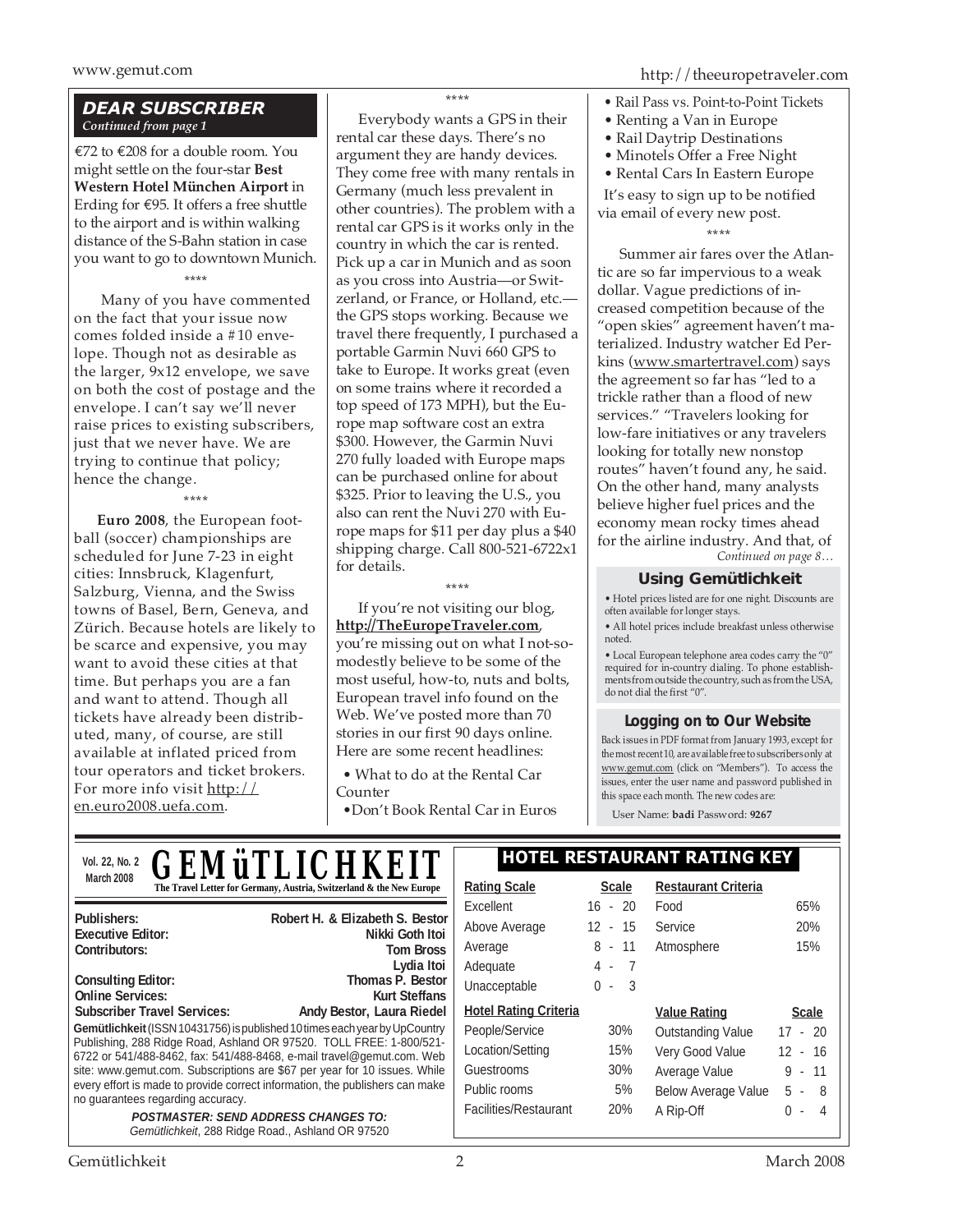#### *BAD ISCHL Continued from page 1*

#### Touring the Town

Wrapped inside a loop formed by two converging rivers, Bad Ischl can be explored in one or two easygoing days. Imperial yellow is the predominant color scheme, and the sheen of 19<sup>th</sup>-century nobility and refinement has never entirely vanished. Now, as then, citizens stroll a riverside Esplanade lined with plane trees and ornamental lamp posts. Train travelers arriving at the eastside Bahnhof can immediately spot a modernized Kurhaus complex combining all manner of wellness treatments with an upscale hotel and restaurant. Two blocks away, in the **Kurpark**, the grandiose **Kongress & TheaterHaus**, dates from 1873-75 and includes a gourmet-caliber restaurant/café.

Shoppers mingle on nearby Pfarrgasse. Ceiling frescoes and a Baroque, richly sonorous *Jubiläum* organ make the 18<sup>th</sup>-century St. Ni**kolaus Pfarrkirche** worth an inside look. The parish church overlooks Ferdinand-Auböck-Platz, frozen every winter for public *Kaisereis* skating. Here, too, is the 1831 colonnaded **Trinkhalle**, a saltwater pumping station remade into a community center where residents and hangers-on scan newspapers and magazines in the reading room (used for occasional art exhibits). Onstage, free Kurorchester concerts skim through golden oldies in the light-classical repertoire.

North from there, at an upper bend of the Ischl River, lanes curving through 55 acres of rambling parkland lead to the **Kaiservilla**, Franz Joseph's long-time summer residence, decorated in the Biedermeier style. Rooms and hallways are jam-packed with 2,000 hunting trophies (he bagged 200 chamois), portraits galore, his-hers personal memorabilia, Sissi's plush Gray Salon, her antique exercise equipment and the desk where—on July 28, 1914—the Kaiser signed Austria's fateful declaration of hostilities against Serbia, marking the beginning of World

#### **Bad Ischl Basics**

**Population:** 14,133 **Elevation:** 745 meters (2,445 ft.)

**Visitor information:** Tourismusverband Bad Ischl, Trinkhalle 6, A-4820 Bad Ischl, tel. +43/6132/277/57, fax 277/57/77, office@badischl.at, www.badischl.at.

Austrian National Tourist Office, 120 West  $45<sup>th</sup> Street, New York NY 10036, tel.$ 212-944-6880, www.austria-tourism.at.

#### **Driving distances:**

| Vienna     | 79 km  | 173 miles |
|------------|--------|-----------|
| Linz.      | 106 km | 66 miles  |
| Salzburg   | 54 km  | 33 miles  |
| Innsbruck  | 234 km | 145 miles |
| Klagenfurt | 220 km | 137 miles |
| Munich     | 194 km | 120 miles |
| Passau     | 131 km | 82 miles  |

**Rail:** One daily train from Vienna's Westbahnhof; change at Attnang-Puchheim, travel time 3:30. Rail service from Linz (1:12), Salzburg (44 min.)

**Airport:** Salzburg Airport (SGZ) one-hour transfer to Bad Ischl

**Name change:** Ischl to Bad Ischl, 1906

**Driving:** From Vienna, take the A-1 *Autobahn* west via St. Pölten, Amstetten, Enns and Linz. At Regau, exit to southbound Rte. 145 (the super-scenic *Salzkammergut Bundesstrasse*) past Gmunden and Altmünster, then alongside the Traunsee lakeshore. From Salzburg take eastbound Rte. 158 (also scenic!) to go via St. Gilgen and the Wolfgangsee.

**Sightseeing:** Cost-free one-hour guided tours begin at the Trinkhalle Sundays (10am) and Thursdays (4pm)

#### **Events:**

**Weindorf**: Kurpark grounds becomes a wine village hosted by regional vintners. Oom-pah Citizens' Band (May 22-25)

**Operetta Festival**: *The Gypsy Baron* by Johann Strauss (July 12), then Franz Lehár's *The Tsarevitch* (July 19).

**Kaiser-Gala**: Celebrates Franz Joseph's birthday. In '08, the Franz-Lehár Orchestra performs works by Lehár and Offenbach in an evening concert. (August 16)

**Ischler Stadtfest**: Features concerts, parades and fireworks. August 23-24.

**Kaiser-Messe** (Imperial High Mass): Franz Joseph birthday observance, in St. Nikolaus Church. Performance of Haydn's *Emperor's Hymn*; floral tributes; full-regalia gathering of regimental associations and descendents of Austro-Hungarian aristocracy (August 18).

**Bauernherbst** (Farmers' Autumn): harvest festival with cows paraded from alpine meadows, farmers' market, food stands, folkloric activities (September 6-14)

**Silverstergala:** New Year's Eve formal concert and dance, with entertainment by folkloric groups, then fireworks.

War I. He died here two years later. (Elsewhere, a statue next to the Eishalle Kaltenbach skating rink shows a youthful, slim Kaiser-huntsman looking jaunty in lederhosen and an alpine hat).

His wife had the park's separate building, the neo-Gothic marble Marmorschlössl, converted into her tea salon, now housing a modest **photography museum** mainly devoted to family albums, vintage views of the town and snapshots of visiting dignitaries. (Among them: Britain's Edward VII, a royal attention-getter in 1905, '07, and '08. When the king had one of his Rolls-Royce touring cars shipped from London in 1908, he took Franz Joseph on his first automobile ride).

With World War II on the verge of engulfing Europe, curators transferred paintings from Vienna's Kunsthistorisches Museum to Bad Ischl for safekeeping in area salt mines.

Notable musicians turned the spa town into a trendy holiday hangout during the early, peaceful part of the  $20<sup>th</sup>$  century. One was operetta composer Emmerich Kálmán. *Merry Widow* creator Franz Lehár spent enough summers in his pink-stucco **Villa Lehár** vacation home (Leharkai 8) to complete two dozen operettas before dying here in 1948. (Watch for a Lehár statue in the Kurpark, erected by the citizenry on the 10<sup>th</sup> anniversary of his death). Years before him, symphonic bigshots Brahms and Bruckner stayed awhile—followed by waltz-king Johann Strauss, poetdramatist Hugo von Hoffmannsthal, *The Chocolate Soldier* composer Oscar Strauss, operatic tenor Richard Tauber, actor Alexander Girardi and playwright Johann Nestroy (both from Graz), and songwriter and film composer Robert Stolz.

Their local comings and goings are chronicled in the **Stadtmuseum**—originally the Hotel Austria (Esplanade 10)—which offers a place to learn about salt-mining procedures, admire traditional Salzkummergut crafts and clothing, and inspect models of *Traunschiffarht* riverboats. During each Christmas sea-

Gemütlichkeit 3 March 2008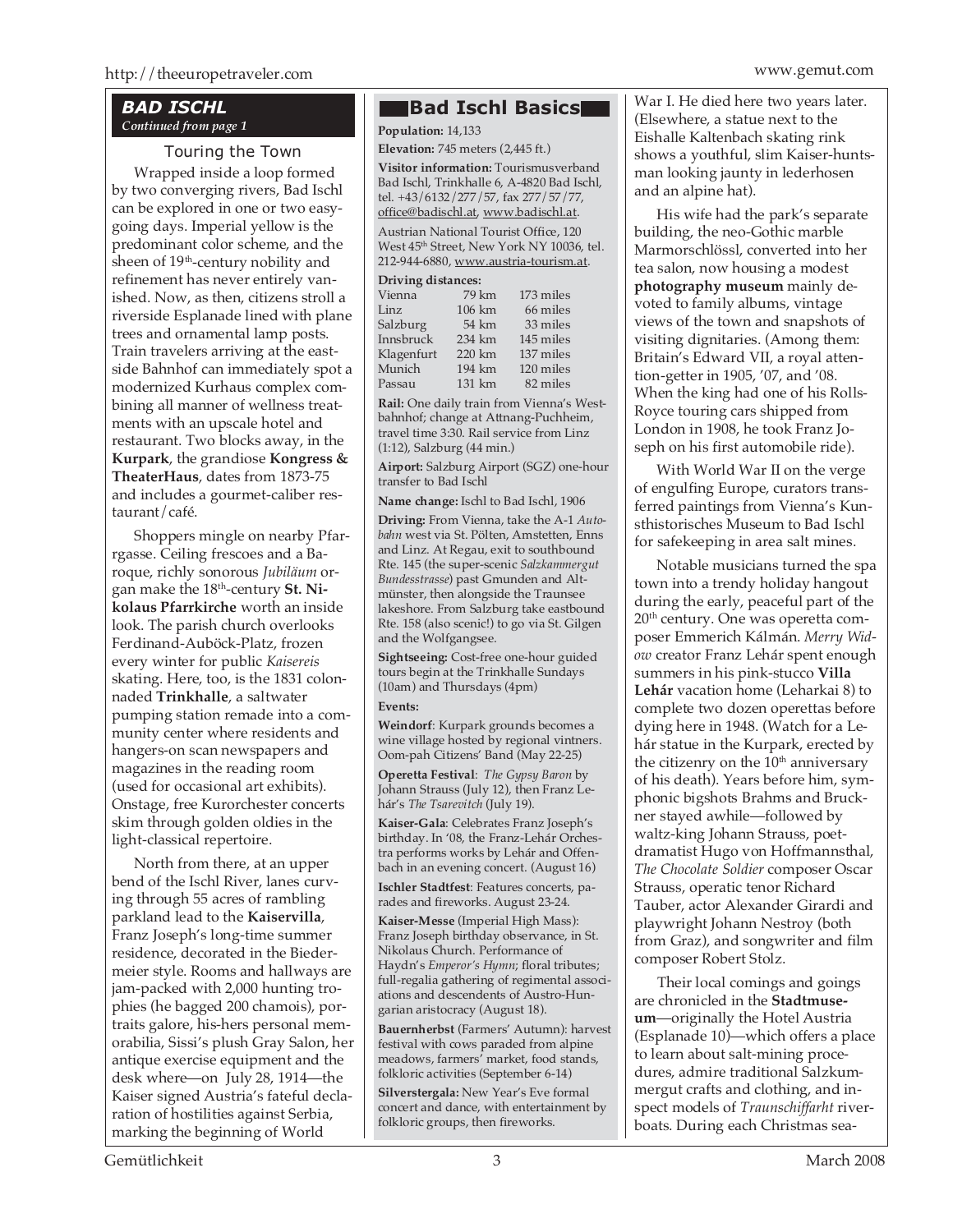www.gemut.com http://theeuropetraveler.com

son, space is cleared for the mechanical *Kalss-Krippe*, a nativity crêche crafted in 1838 and populated by 300 figurines. The museum opened 17 years ago.

Playtime in Bad Ischl

Established in 1933, with alpine foothills looming beyond the fairways, the **Salzkammergut Golf Club** has a mildly challenging 18 hole, par-71 course. Hikers and skiers need only make a short trek to reach the forested **Katrin-Alp** on the city's southwestern outskirts. A red *Seilbahn* cable car lifts them to the 1542-meter/5,059-ft. summit, sufficient altitude for terrific views of widespread Upper Austrian scenery.

If you jog or walk for fitness, ask at the tourist office for a pocket-size map of Bad Ischl's extensive running and Nordic-walking routes. Distances over varying levels of terrain (in-town and beyond) range 1.80-4.50 km.

At the **Thermenhotel** (Bad Ischl's one and only full-scale spa), the complete two-hour Alhambra deluxe treatment costs €220.

Nearby Lakeside Village You can reach a typically idyllic Salzkammergut lake by way of a drive or train trip taking less than half an hour. Destination, on the Traunsee: **Gmunden**, 32 km/20 miles north of Bad Ischl. Plans for an overnight stay could feature accommodations at the shorefront **Landhotel Grünberg am See**, a sprawling 19th-century *grande-dame* resort (www.gruenberg.at). If you'd rather be in the cobblestone-paved heart of town, choose the less pretentious, 34-room **Goldener Brunnen** (www.goldenerbrunnen.at), within earshot of the Rathausplatz's *Glockenspiel*. Its Meissen porcelain bells do their tuneful clinking and clanging five times daily, first at 10am, finally at 7pm. *Gisela*, a sidewheeler steamboat launched in 1872, takes passengers to **Seeschloss Orth**, which dominates a midlake island linked to the mainland by a wooden footbridge. Avid European TV viewers recognize the medieval castle as the romantic lake-resort setting of a longrunning German-produced series, *Seeschlosshotel Orth*.

### **Bad Ischl Hotels**

Thermenhotel Bad Ischl The locally preeminent *Kurhotel*, decidedly slick and contemporary, amounts to 112 guestrooms connected to complete spa facilities for fitness and beauty treatments. Various packages range from €279 to €567 (depending upon length of stay) and cover the wellness spectrum—from Shirodara-Ayurvedic massages, Turkish steam baths and a solarium to hiking and golf. The Alhambra health center's swimming pool is extra-big; grownups and kids can also dip into or lounge beside two outdoor pools set amidst flower beds and verdant shrubbery. Threecourse lunches, five-course dinners and a weekend buffet draw guests as well as outsiders to the hotel's classy Saliera restaurant, overseen by an attentive waitstaff.

**Contact:** Thermenhotel Bad Ischl, Voglhuberstrasse 10, A-4820 Bad Ischl, tel. +43/6132/204, fax 27862, reservierung@kaisertherme.at, www.kaisertherme.at. **Daily Rates:** Singles €119-134, doubles €208-238

**Rating: QUALITY 14/20, VALUE 16/20** 

#### Goldenes Schiff

Managed by three generations of the Gruber family, currently personified by Christine and Josef, the "Golden Ship" began existence as an unpretentious *Wirsthaus* restaurant/tavern in 1810. Since that long-ago period, the establishment (remodeled top-EXEMPLE TO THE VEHICLE TO THE EXECUTION OF **CHOICE**<br> **EXECUTE TO THE CHOICE**<br> **CHOICE** grown into a four-star, 55 room hotel with balconied frontage and clean-cut, white neo-Bauhaus angles as seen from its Traun riverside location. Muted pastels prevail over indoor color schemes, illuminated by recessed ceiling lights and harmonized by walnut-veneer fixtures and furniture. Guests have access to high-speed Internet wi-fi hookup, both in their rooms and in the lounge area. In-room amenities include a 15-inch wallmounted flat-screen Nabo-brand TV.

White-tiled bathrooms are sizeable.

The on-site wellness center is fully equipped and well-maintained.

*Küchenchef* Wilhelm Eberl runs the cheerfully decorated restaurant, serving a-la-carte dinners in the main dining room and glassed-in, plant-filled *Wintergarten*. Menu choices invariably include delectable lake trout from the region's Traunsee, Attersee, Mondsee and Halstättersee. Weather permitting, guests have the option of enjoying their drinks while seated on the hotel's own section of the impeccably caredfor riverbank promenade. If you're driving to Bad Ischl, the hotel's private parking lot is advantageous.

**Contact:** Austria Class Hotel Goldenes Schiff, Stifterkai 3-5, A-4820 Bad Ischl, tel. +43/6132/24241, fax 24241/58, office@goldenesschiff.at, www.goldenes.schiff.at. **Daily Rates:** Singles €75-95, doubles €210-292

**Rating:** QUALITY 16/20, VALUE 17/20

#### Goldener Ochs

A vivid yellow paint job with white window trimmings and an old-fashioned, pointy-topped corner turret make the four-star "Golden Ox" a visual standout on the Traun riverfront. Crossing a bridge gets you swiftly into central Bad Ischl. A humble inn stood on this site back in 1791. Today, Inge and Klaus Schweiger welcome guests to their 48 room hotel, nicely situated for Bad Ischl walk-arounds and discretely renovated to meet present-day travelers' expectations. Front rooms overlook the river and neighborhood rooftops. But you might prefer staying on the building's quieter backside, where balconies framed by carved-wood railings hang above a leafy garden. There are several parking spaces for guest vehicles.

White and cream walls and partitions brighten guestrooms, each with large windows; most have ampleenough floor space to include a lounge corner. Double beds are standard throughout. Arched window recesses and curved ceilings add charming shapeliness to the restau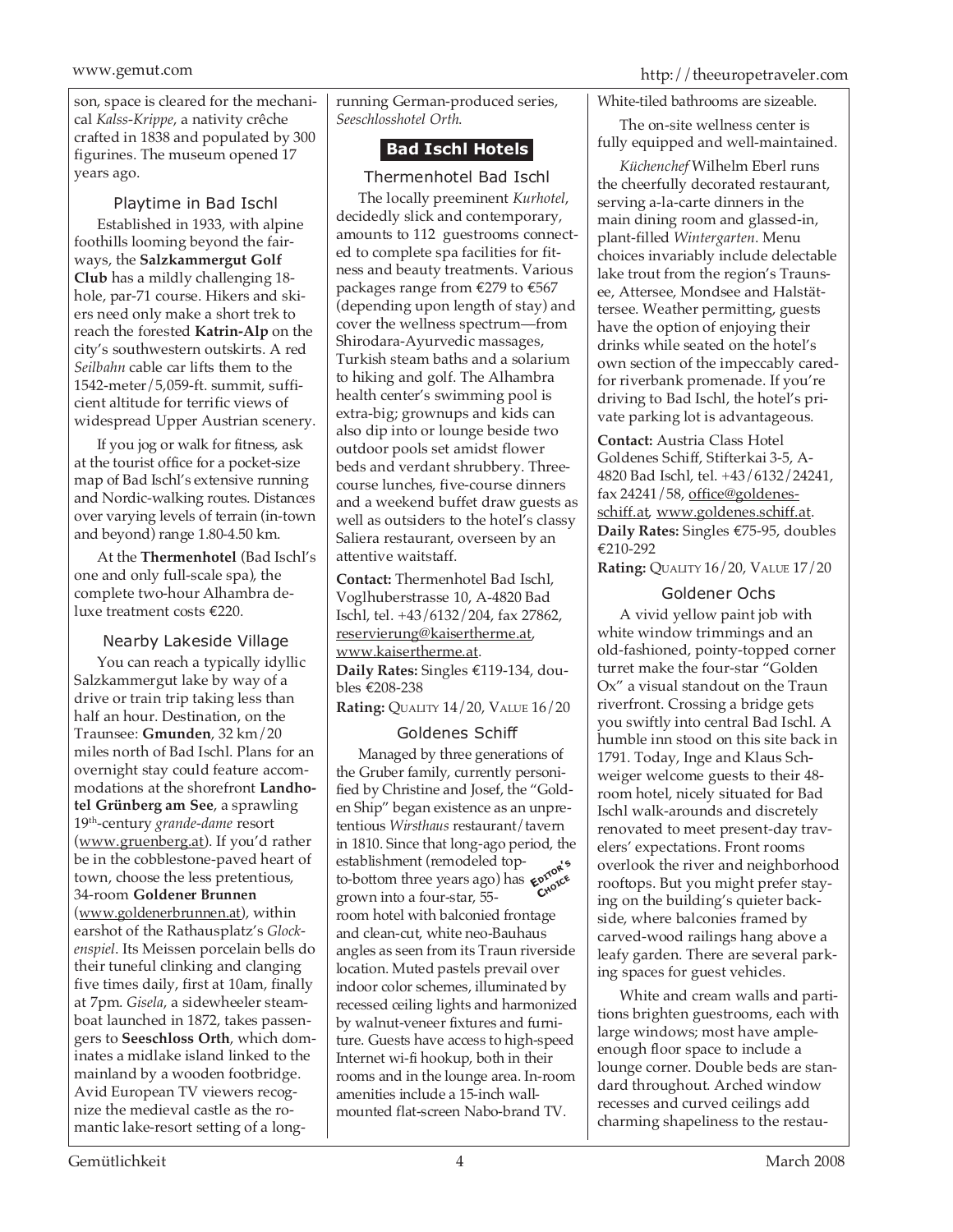rant, which opens onto a terrace. Buffet breakfasts are generous. Keeping seasonal catches in mind, chances are good that you'll find fresh Salzkammergut fish and game entrées on lunch and dinner menus. A side nook called the Lehár-Stube is a clear-enough indicator that Austria's operetta maestro dropped by regularly for meals and drinks.

The Schweigers recently converted an entire upstairs floor into a tilesurfaced "vitality zone" with a sauna and fitness gear in addition to such spa indulgences as massages and salt-and-brushwood curative sessions.

**Contact:** Hotel Goldener Ochs, Grazer Strasse 4, A-4820 Bad Ischl, tel. +43/6132/23529, fax 23529/50, goldener-ochs@netway.at, www.goldenerochs.at **Daily Rates:** Singles €43-62, doubles

€74-110

**Rating: QUALITY 15/20, VALUE 16/20** 

#### Villa Dachstein

Uphill from the railroad station on the east side of town, Villa Dachstein offers comfortable threestar *Garni* (B&B) lodgings in a turreted white mansion, completed in 1894 as a vacation home for an obviously wealthy Viennese banker. The Brändle family took over 37 years ago, hosting travelers in a stately edifice comprising six guest rooms one of which is cozily squeezed inside the turret's curvature. The backyard garden adjoins a sun terrace that's outfitted with deck chairs and a kids' swing set and is ready for table-tennis competition.

**Contact:** Villa Dachstein, Rettenbachweg 3, A-4820 Bad Ischl, tel. +43/6132/23151, fax 2131/113, wilkommen@villadachstein.at, www.villadachstein.at. **Daily Rates:** Singles €33-40, doubles €72-76

**Rating:** QUALITY 15/20, VALUE 16/20

#### Pension Sonnhof

This comfy B&B is hosted by the Hrovat family. The location, directly across Bahnhofstrasse from the railroad station, couldn't be more convenient for arriving travelers. Along-

side the building—with its 23 guestrooms and strong chalet resemblances—lounge chairs are set in a garden, surrounding a pond and shaded by high-branching lime and maple trees. In addition to having a billiard room at their disposal, guests can sweat and simmer in the Sonnhof's sauna and steam bath. Ceiling beams overhang the spacious breakfast room, with rag rugs and a vintage Austrian country stove sure to attract admirers. For a delightful plus, the Hrovats' property includes a step-down conservatory, sporting glass-paned sliding doors, soothingly light-toned woodwork and topped by a lengthy triangular skylight.

**Contact:** Hotel Garni Sonnhof, Bahnhofstrasse 4, A-4820 Bad Ischl, tel. +43/6132/23078, fax 252/985, hotel@sonnhof.at, www.sonnhof.at **Daily Rates:** Singles €55-80, doubles €70-120

**Rating:** QUALITY 12/20, VALUE 15/20

#### Landhotel Hubertshof

A four-star in-town hostelry that looks humdrum-ordinary on the outside—but beguiles newcomers when they come through the front door. Some of the 28 guestrooms have canopy beds; two old-time ceramic stoves warm the timberceilinged dining room and its chummy little *Kaminstüberl*. The minispa's mineral saltwater swimming pool is impressively huge. And the property is run under the hospitable care of Johann Panhuber. The hotel stands adjacent to the Kaiservilla's gateway entrance.

**Contact:** Landhotel Hubertshof, Götzstrasse 1, A-4820 Bad Ischl, tel. +43/6132/24445, fax 24445/104, hotel@hubertshof.co.at,

www.oberoesterrereich.at/hubertshof

**Daily Rates:** Singles €58-69, doubles €98-116

**Rating: QUALITY 15/20, VALUE 16/20** 

#### **Bad Ischl Restaurants**

Villa Schratt

This fancified chalet, 4 km./ 2.5 miles west of the city center, once tantalized gossipers **EDITOR'<sup>S</sup> CHOICE**

as Villa Felictas, the hideaway of

Katharina ("Kati") Schratt, wellknown Viennese actress and Franz Joseph's steady mistress and "soul friend." Now it's a top-rated restaurant with Gault-Millau credentials, a garden terrace and Rudi Hanke's well-mannered, unobtrusive management. Terrine of duck with red cabbage, choices of grilled salmon or *Zander* pike- perch, beef tenderloin and filet of venison with elderberry sauce regularly appear on Rudi's menus, complemented by an Austrian-Italian-French wine list. For dessert, try resisting the cheese dumplings bathed in fruit sauce. Fullcourse dinners range €42-52, entrées €14-28.

**Contact:** Villa Schratt, Steinbruch 48, A-4820 Bad Ischl, tel. +43/6132/ 27647, fax 27647-4 **Rating:** QUALITY 17/20, VALUE 16/20

#### Restauration im Alten Sudhaus

Established five years ago in a section of a former saltworks refinery, youthful hipness is evident in such touches as exposed ventilation ducts and funky paintings spotlight-

#### **Key Websites for the Traveler**

**• www.gemut.com** Gateway site for travelers to Germanic Europe, including car rental, rail passes, hotel bookings, traveler feedback, travel tips, and past issues (free access to back issues for subscribers; see log-on info on page 2).

**• www.viamichelin.com** The Michelin database of hotels and restaurants, plus great interactive trip planning tools

**• www.travelessentials.com** Guidebooks, maps, travel accessories, luggage, all at 10 percent off for subscribers. Use discount code gemut2006.

**• www.webflyer.com** Informative frequent-flyer forums make this a must for air travelers

**• bahn.hafas.de/bin/query.exe/en** German rail website, with train schedules throughout Europe, as well as Germany

**• www.sbb.ch/index\_e.htm** Swiss and European rail schedules

**• www.ski-europe.com** Top Web resource for skiers with much data on Alpine resorts

**• www.myswitzerland.com** Website of Switzerland's national tourist authority

**• www.germany-tourism.de** Germany's national tourist authority

**• www.austria.info/us** Austria's national tourist authority

**• www.historicgermany.com** Website for an alliance of historic German cities

**• www.thetravelinsider.info** Info on electronic devices used by travelers — cell phones, computers, etc.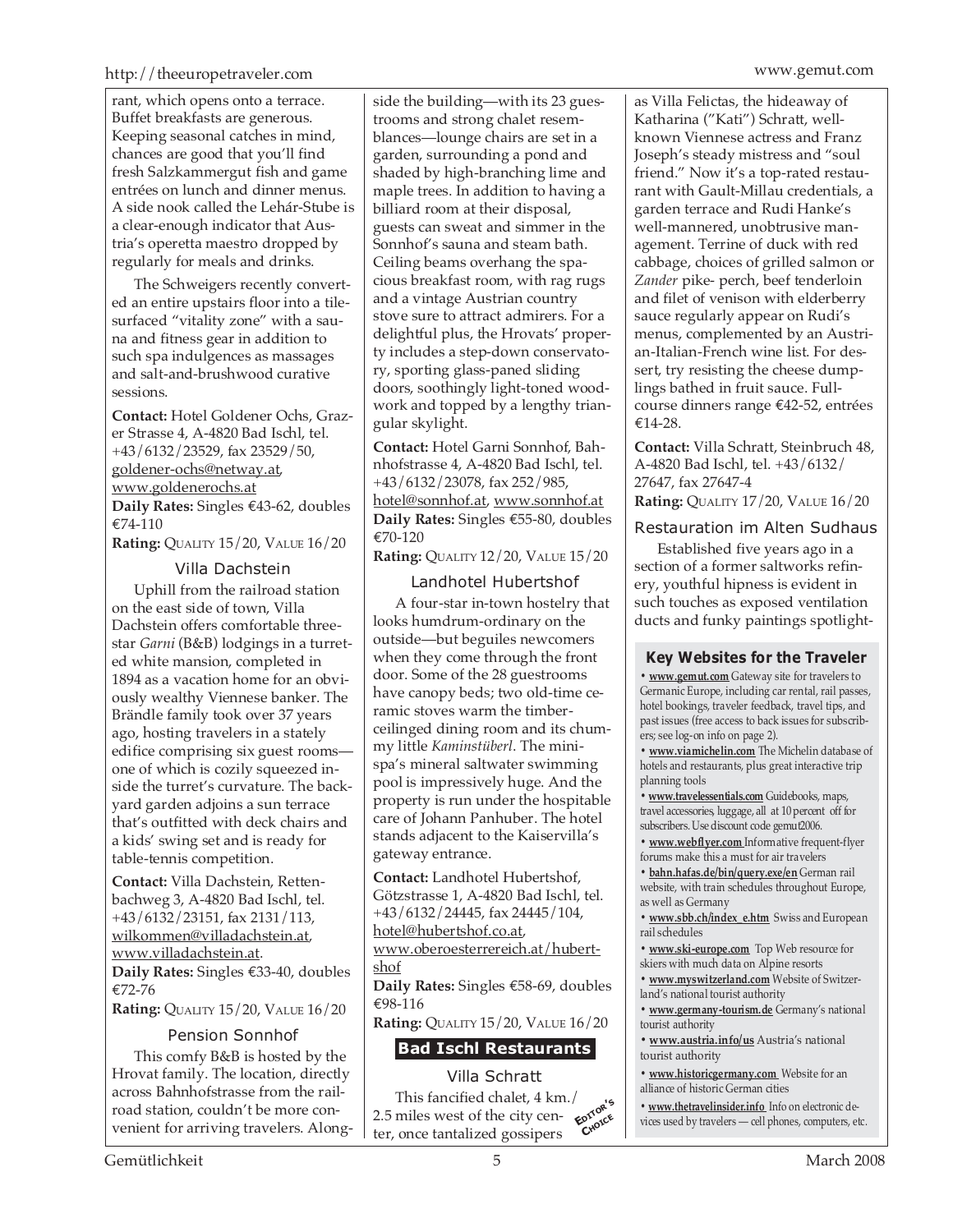ed on every wall. For food and mugs of Kaiser beer, choose seating indoors or in the *Gastgarten*. Pasta selections are €7.20-12.80, with the highest price entrée a heaping plate of spaghetti-with-shrimp. Menu alternatives include choices of grilled lake fish (€9.80-14.80) or mussels ( $\text{\textsterling}10.80$ ) and various meat dishes ( $\epsilon$ 8.90-14.80). For dessert, try an Ischler classic called *Kaiserschmarrn* (€7.20)—meaning pancake slices sprinkled with powdered sugar.

**Contact:** Restauration im Alten Sudhaus, Salinenplatz 1b, A-4820 Bad Ischl, tel. +43/6132/28992 **Rating:** QUALITY 14/20, VALUE 16/20

#### Café Ramsauer

Unpretentious with its aging purple drapes, worn carpets and fake-leather banquettes, Café Ramsauer is recommended for its breakfasts (€7-9) and *Kaffee und Kuchen*. There are 10 kinds of tortes in the display case and thick slices of homemade *Apfelstrudel* constantly available. Johann Strauss reportedly frequented this café, open since 1826, for snacking, imbibing and billiard-playing.

**Contact:** Café Ramsauer, Kaiser Franz-Josef Strasse 8, A-4820 Bad Ischl, tel. +43/6132/22408 **Rating:** QUALITY 12/20, VALUE 13/20

#### Weinhaus Attwenger

From midtown Bad Ischl, if you aim for the south bank of the Traun by crossing the Hauptbrücke bridge, you'll come upon this timeless *Weinstube*, with a pedigree stretching back to the 12th century. The solid furnishings, blending with the homespun décor, frescoed alcoves, floral-curtained window frames and folksy knickknacks, are at least 300 years old. Sun umbrellas add splashes of color to the front-yard garden, an ideal spot for lunching and sipping wine while enjoying panoramic views of the river. **EDITOR'<sup>S</sup> CHOICE**

In the main dining room, ask proprietors Ute and Ernst Siegesleitner to show you the *Stammtisch* reserved for symphony-superstar Anton Bruckner in bygone times. Menu staples include veal medallions in Riesling wine sauce (€10.80), choice of veal or pork *Schnitzel* (€10.80- 12.80), fried chicken doused in Styrian pumpkinseed oil (€10.80), and a Viennese specialty: boiled-beef *Tafelspitz* (€15.80). Decide, perhaps, upon a four-course prix-fixe dinner  $(\epsilon$ 35) or its three-course alternative (€31).

**Contact:** Weinhaus Attwenger, Lehárkai 12, A-4820 Bad Ischl, tel. +43/6132/23327

**Rating:** QUALITY 16/20, VALUE 17/20

#### Gasthaus zur Bürgerstub'n

On a side street, tucked behind a courtyard, this is a low-key establishment with lofty arched ceilings, stencil-decorated yellow walls, down-home touches and Alt-Ischler Bräu beer on tap. Opt for the *Wiener Schnitzel* cutlets with cranberry sauce (€9), pork fillet with roast potatoes (€13), or grilled chicken served with French fries ( $€9$ ).

**Contact:** Gasthaus zur Bürgerstub'n, Kreuzplatz 7, A-4820 Bad Ischl, tel. +43/6132/23568

**Rating:** QUALITY 12/20, VALUE 14/20

#### Sissy

This chic café-piano bar-restaurant combo—situated where Pfarrgasse and the Esplanade intersect in the bustling heart of town—features floor-to-ceiling curved window panes and pictorial tributes to Franz Joseph's wife, (whose name had several different spellings). Six choices of lake fish ( $€9.30-12.30$ ) are on the menu. Meat entrées include *Schweinebraten* roast pork with bread dumplings (€7.80), beef goulasch with parsley potatoes ( $€6.80$ ), and *Hirschrückenfilet* venison fillet with red cabbage, pear, and cranberries (€15.90). Four vegetarian alternatives range €5.60-7.20.

**Contact:** Sissy, Pfarrgasse 2, A-4820 Bad Ischl, tel. +43/6132/24173 **Rating:** QUALITY 15/20, VALUE 16/20

#### Less-Costly Food & Brew

Being Austrian means Bad Ischl has no lack of in-town *Gasthof* and *Gasthaus* places.

We especially like **Zum Pfandl** (Steinbruch l), **Bachwirt** (Grazer Strasse 70), **Zur Salzmühle** (Esplanade 16), **Steininger** (Leitenbergerstrasse 2), **Rettenbachmühle** (Hinterstein 6) and **Grabenwirt** (Lindau 5). Eggenberg is the most prevalent Salzkammergut brand of beer. Other brands on the local scene are Kaiser, Zipfer, Kapsreiter, and Freistädter.

#### Royal Pastry

The honor of the Kaiser and Kaiserin's favorite pastry shop belongs to **Café-Konditorei Zauner** (Pfarrgasse 7), in business since 1832. Johann Zauner made it happen upon arriving from Vienna, tempting hungry Ischlers with such bakery selections as plump raisin-studded *Guglhupf* sponge cakes, crescent-shaped *Zipferl* sugar cookies, and his famous-all-over-Austria chocolatecovered *Zaunerstollen*. Some 200 assorted goodies (from €3) are displayed in the gorgeously gold and white rococo showroom topped by crystal chandeliers. Portraits of the extended Zauner family and full-length Kaiser-Kaiserin oil paintings hang on gilded-mirrored side-room walls. Elsewhere, **Zauner Grand-Café**, a glass pavilion where full meals are served, stands prominently on the Esplanade. M

#### *QUEDLINBURG Continued from page s*

we returned when the shop reopened. After 20 minutes or so of browsing, and trying to decided whether we could afford a piece of art that had caught our eye, the shopkeeper mentioned rooms for rent. We immediately asked for a tour. The word "guestroom" fails miserably to categorize these spaces. There are just two, but each reflects the art for sale in the store, clean and contemporary. Given their simple elegance, caliber of furnishings and first-rate original art pieces, the phrase "museum quality" is more accurate. Because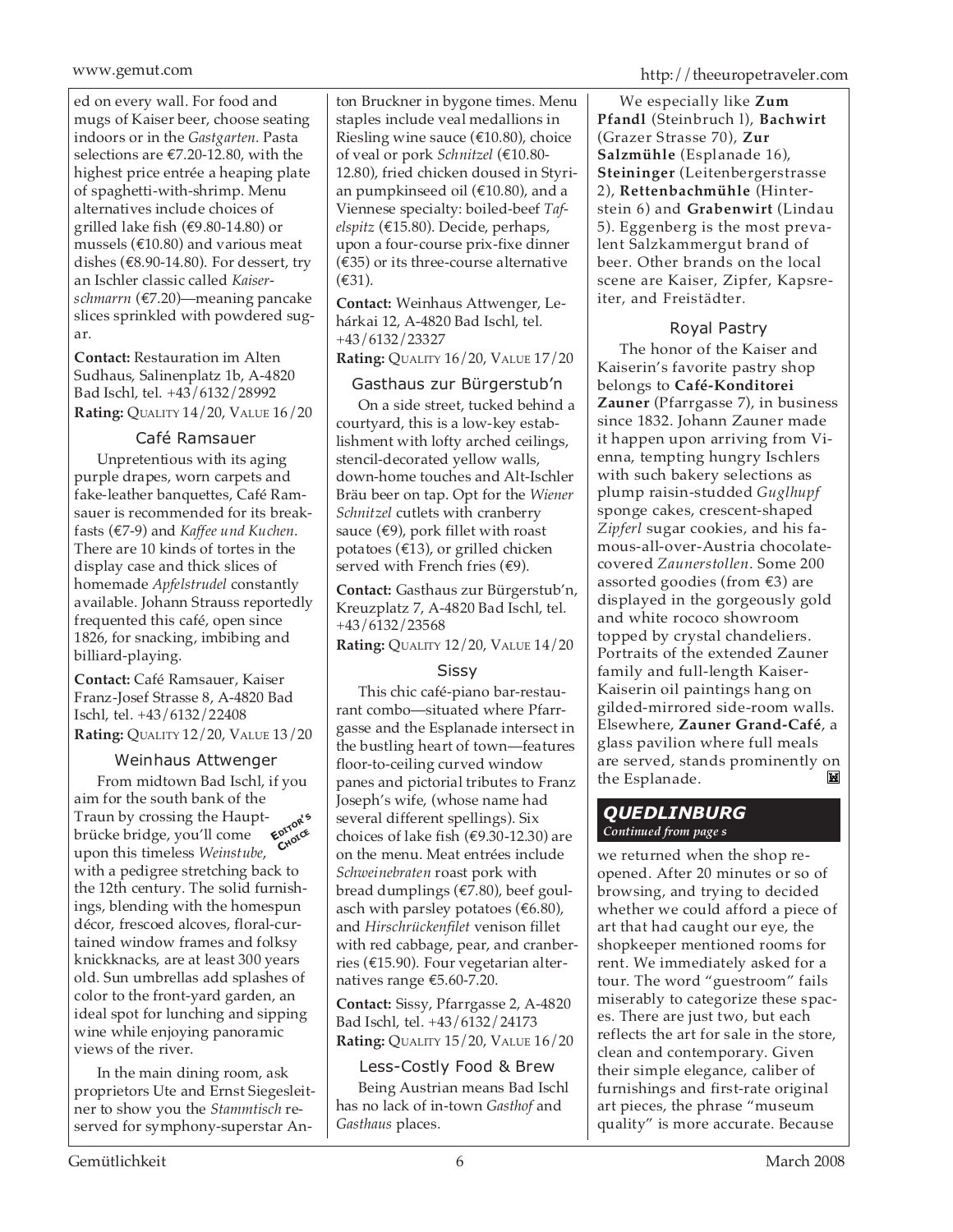#### http://theeuropetraveler.com www.gemut.com

it has a small sitting room, we prefer Number one; but a stay in either will demand a page in your memory book—*especially at* €*75 double including breakfast*. Both offer private access via a small garden terrace at the rear of the building—where breakfast is served in good weather. We've inspected or stayed in most of the city's hotels, and the zen-like tranquility and simplicity of these two guestrooms, and the garden terrace they share, are the most appealing we've seen. Check the website and book far ahead, because this is special. We don't rate Kunsthaus because it simply can't be compared to a regular hotel.

**Contact:** Kunsthaus, Blasiistr. 16, D-06484, Quedlinburg, tel. +49/03946/ 919693, fax 916147, www.kunsthausquedlinburg.de **Daily Rates:** Single/doubles €75

Romantik Hotel am Brühl

Though the **Hotel Theophano** in the center of the town has its followers among *Gemütlichkeit* readers, we again chose to stay at the ivy-covered am Brühl. The buildings of two former farms have been turned into a hotel of considerable charm that is the only Quedlinburg property onto which Michelin confers its "red" (pleasant hotel) rating.

Arriving guests enter a front courtyard through a gated driveway. Inside, the hotel's spacious public rooms feature terra-cotta floors scattered with Oriental rugs and tall Palladian arched windows set in thick, stone walls. The stone and rough supporting timbers provide a nice contrast to the modern lighting and furnishings.

Guestrooms are quite large and decorated in a bright contemporary style .

Across the inner courtyard, in the half-timbered old stable, one huge room with a high brick and beamed ceiling with barrel roll vaults has become the hotel's restaurant. Substantial wooden tables and chairs rest on square, polished terra-cotta pavers, and the white stucco walls are hung with attractive art and antiques. It is a pleasant room in which to dine, though a little noisy. We can't vouch for the food in 2008 but on a previous visit it was better than average.

You might consider renting one of am Brühl's five rooms in the restored **Palais Saalfeld**, at Kornmarkt No 5. Depending on size, they go from €75 to €95 with a minimum stay of three night.

**Contact:** Romantik Hotel am Brühl, Billungstraße 11, D-06484, tel. +49/ 03946/961 80, fax 9618246, hotelambruehl@t-online.de, www.hotelambruehl.de **Daily Rates:** Singles €85, doubles €100-145

**Rating:** QUALITY 15, VALUE 15

#### Restaurant Benedikt

There's nothing *haute cuisine* about the Benedikt, but the place has old-world atmosphere, decent food, and is in the heart of the *Altstadt*. We ate in a cozy, low-ceilinged upstairs room whose dimensions give testimony to its venerable history—most 21<sup>st</sup> century adults seem just a bit out of scale in these surroundings. Nonetheless, the candlelit ambience, ample portions, friendly service, and Beck's *vom fass,* warmed our souls on a cold winter night. At €12.50, hearty thick pasta tossed with goat cheese, red caviar, olive oil, and fresh basil was a big hit, but nearly as satisfying were veal medallions swimming in a light brown sauce of morels and accompanied by al dente green beans and house-make gnocchi (€16.50). One pays a mere  $€2$  for a small glass of Beck's or a fine after-dinner thimble of Sambucca. A half-liter of house merlot costs €7.

**Contact:** Restaurant Benedikt, Marktkirchhof 18, 06484, Quedlinburg, tel.+40/03946/526652, www.benedikt-quedlinburg.de. **Rating:** QUALITY 11, VALUE 13

Quedlinburg deserves a place on your "must see" Germany destination list. Read more about it at M www.gemut.com.

# **Readers' Forum**

#### *Buy Austria Red Guide in U.S.*

I was so glad to see your mention of the new *Michelin Red Guide for Austria*. I was able to find and purchase a new copy from Amazon (here in U.S.) for a total of \$23.86 (\$19.87 for book, \$3.99 for postage) by selecting superbookdeals from their list of "new and used" sellers. There were several other sellers listed here in the U.S. The ISBN# is 9782067133464 which might prove to be helpful to anyone searching for the book.

> CHARLOTTE OLSTEAD VIA EMAIL

#### *Bring Your Tent*

While packing for a trip with my 10-year-old daughter, I decided to include a two- to three-person dome tent and two light sleeping bags. It was the best decision ever. We had the best nights' sleep and fun experiences camping in Austria along the Altersee in someone's backyard for €8; Czech Republic in the middle of nowhere for €12; outside Melk below a castle along the Danube for  $\in$  14; and at the lake campground near Neuschwanstein Castle for €22. All were clean, quiet (unlike our Hostel experiences), convenient, and fun. For budget travelers, I highly recommend camping (at least as a backup) and then splurging once in awhile on more expensive hotels.

> DANIEL SRNA VIA EMAIL

#### *Bamberg Hotel Bargain*

Last fall in Bamberg, we had difficulty getting a room for the period we wanted but finally found one at the **Hotel Lieb Café Bug** (Am Regnitzufer 23, D-96049, tel. +49/ 0951/56078). The great thing about this little family hotel was the beautiful walk along the Regnitz river into Bamberg's *Altstadt*. It was about a mile and half through beautiful woods, the Hain Park and then along the shore opposite the Concordia onto the bridge across the river at the **Hotel Nepomuk**. If too tired, we could take the bus back until 8pm. We stayed six days. The family